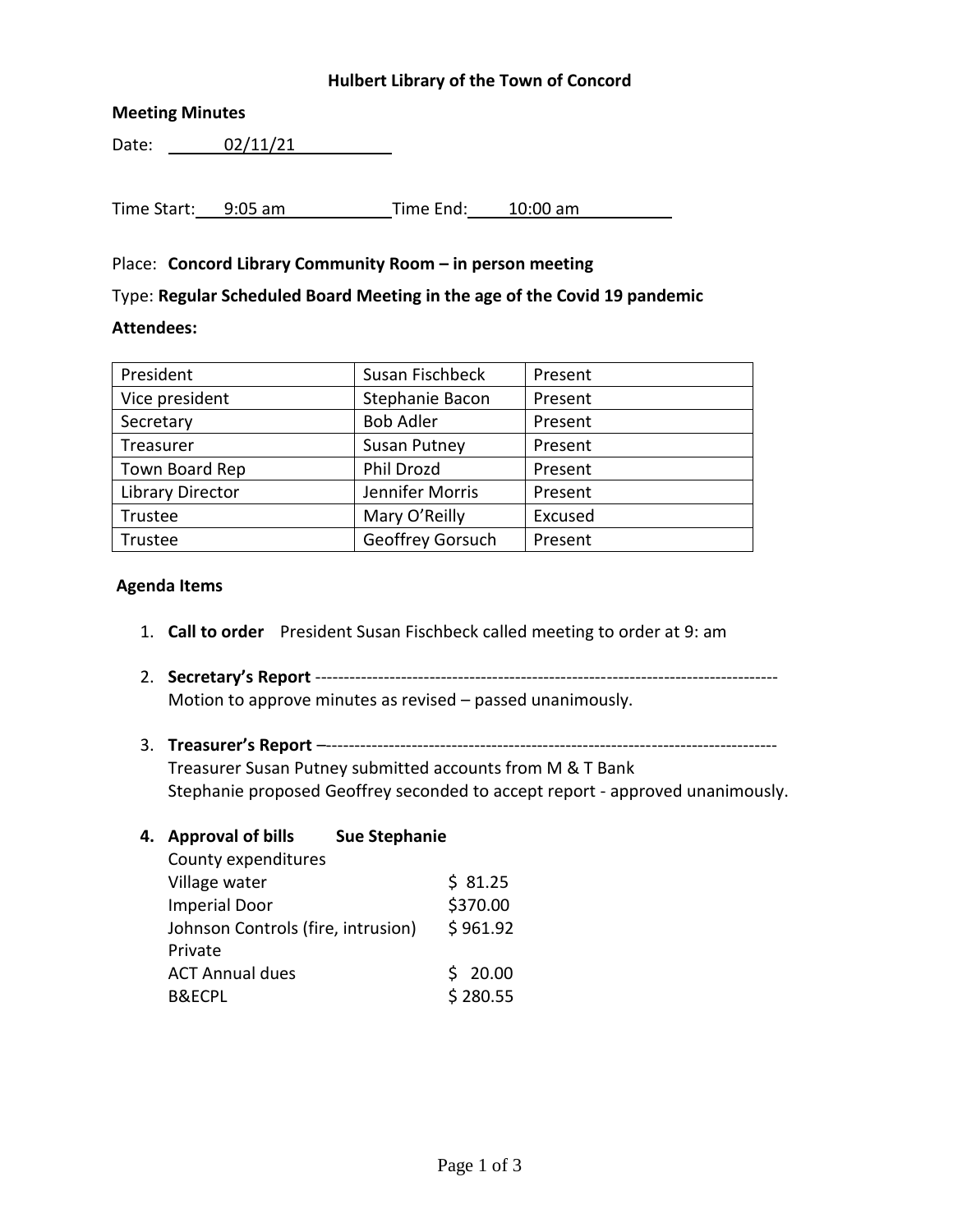**5. Town Board Report --------------------------------------------------------------------------------**

Bill for boiler is pending – needs specificity on warranty for boiler, also billing for flue is pending. Check will be written for work done bill and will be issued this week.

**6. Correspondence ------------------------------------------------------------------------------------** None

### **7. Library Director's Report**

Director's Report attached

## **8. Old Business**

- Covid protocols have not changed appreciably.
- Use of Bullet Aid funds will be used for backpacks and summer programming.
- Estimate for camera (Amherst Alarm) came in around \$7,194 for both inside and outside cameras. Inside cameras only estimate \$ 5,844.
- Policy review schedule Jennifer has prepared preliminary schedule for annual review of policies.
- Building and grounds committee (Phil, Jennifer, Bob, Geoffrey) will have a meeting to discuss checklists and tasks assignments before the next board meeting.
- Finance committee met  $2/10/21$  (Sue F, Stephanie, Sue P, Jennifer) and will meet quarterly and report in.

### **9. New Business**

- Sue Kellner is proposed as new board member Stephanie Bacon proposed, Sue Putney seconded - approved unanimously**.** Qualifications sheet circulated**.**
- State reporting mechanism has changed somewhat
- 10. Next meeting date and time: March 11, 2021 at 9 am
- 11. Adjournment Meeting was adjourned at 10:00 am